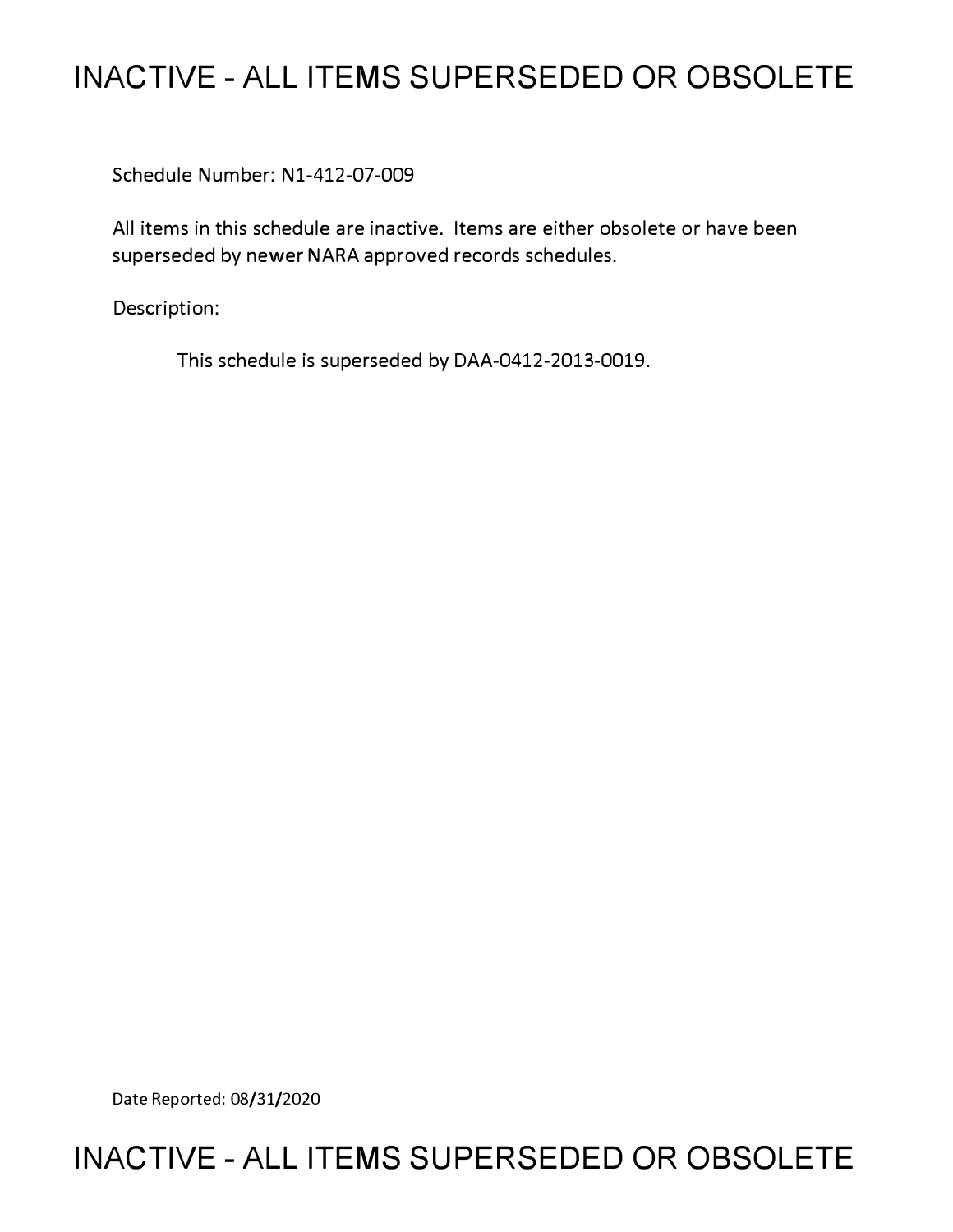| <b>REQUEST FOR RECORDS DISPOSITION AUTHORITY</b>                                                                                                                                                                                                                                                                                                                                                                                                                                                                                       |                                                 |              |              | <b>JOB NUMBER</b><br>$71 - 412 - 07 - 9$                                                                                                                                                                                                       |                                  |  |  |
|----------------------------------------------------------------------------------------------------------------------------------------------------------------------------------------------------------------------------------------------------------------------------------------------------------------------------------------------------------------------------------------------------------------------------------------------------------------------------------------------------------------------------------------|-------------------------------------------------|--------------|--------------|------------------------------------------------------------------------------------------------------------------------------------------------------------------------------------------------------------------------------------------------|----------------------------------|--|--|
| To: NATIONAL ARCHIVES and RECORDS ADMINISTRATION (NIR)<br>WASHINGTON, DC 20408                                                                                                                                                                                                                                                                                                                                                                                                                                                         |                                                 |              |              | <b>DATE RECEIVED</b><br>$11 - 29 - 2006$                                                                                                                                                                                                       |                                  |  |  |
| 1 FROM (Agency or establishment)                                                                                                                                                                                                                                                                                                                                                                                                                                                                                                       |                                                 |              |              | <b>NOTIFICATION TO AGENCY</b>                                                                                                                                                                                                                  |                                  |  |  |
| U.S. Environmental Protection Agency                                                                                                                                                                                                                                                                                                                                                                                                                                                                                                   |                                                 |              |              |                                                                                                                                                                                                                                                |                                  |  |  |
| 2 MAJOR SUBDIVISION                                                                                                                                                                                                                                                                                                                                                                                                                                                                                                                    |                                                 |              |              |                                                                                                                                                                                                                                                |                                  |  |  |
| Administrator and Deputy Administrator                                                                                                                                                                                                                                                                                                                                                                                                                                                                                                 |                                                 |              |              | In accordance with the provisions of 44 U.S.C.<br>disposition<br>3303a,<br>request,<br>the<br>including<br>amendments, is approved except for items that may<br>marked Adisposition not approved= or<br>be<br>Awithdrawn $\cong$ in column 10. |                                  |  |  |
| <b>3 MINOR SUBDIVISION</b>                                                                                                                                                                                                                                                                                                                                                                                                                                                                                                             |                                                 |              |              |                                                                                                                                                                                                                                                |                                  |  |  |
| Headquarters                                                                                                                                                                                                                                                                                                                                                                                                                                                                                                                           |                                                 |              |              |                                                                                                                                                                                                                                                |                                  |  |  |
|                                                                                                                                                                                                                                                                                                                                                                                                                                                                                                                                        | 4 NAME OF PERSON WITH WHOM TO CONFER            | 5 TELEPHONE  |              | <b>DATE</b>                                                                                                                                                                                                                                    | ARCHIVIST OF THE UNITED STATES   |  |  |
| John B. Ellis                                                                                                                                                                                                                                                                                                                                                                                                                                                                                                                          |                                                 | 202-566-1643 |              |                                                                                                                                                                                                                                                | $3/10/02$ $\frac{1}{10}$ wounter |  |  |
| I hereby certify that I am authorized to act for this agency in matters pertaining to the disposition of its records and that the records<br>proposed for disposal on the attached __ page(s) are not now needed for the business of this agency or will not be needed after the<br>retention periods specified; and that written concurrence from the General Accounting Office, under the provisions of Title 8 of the<br>GAO manual for Guidance of Federal Agencies,<br>is not required;<br>is attached; or<br>has been requested. |                                                 |              |              |                                                                                                                                                                                                                                                |                                  |  |  |
| SIGNATURE OF AGENCY REPRESENTATIVE<br><b>DATE</b>                                                                                                                                                                                                                                                                                                                                                                                                                                                                                      |                                                 |              | <b>TITLE</b> |                                                                                                                                                                                                                                                |                                  |  |  |
|                                                                                                                                                                                                                                                                                                                                                                                                                                                                                                                                        | $D_{\text{free}}$ ? Ell<br>John B. Ellis        |              |              | Agency Records Officer                                                                                                                                                                                                                         |                                  |  |  |
| 7 Item<br><b>No</b>                                                                                                                                                                                                                                                                                                                                                                                                                                                                                                                    | 8. DESCRIPTION OF ITEM AND PROPOSED DISPOSITION |              |              | 9. GRS OR SUPERSEDED<br><b>10 ACTION TAKEN</b><br>(NARA USE ONLY)<br><b>JOB CITATION</b>                                                                                                                                                       |                                  |  |  |
|                                                                                                                                                                                                                                                                                                                                                                                                                                                                                                                                        | EPA 523 Administrator's Meetings File           |              |              |                                                                                                                                                                                                                                                | NC1-412-85-11/14                 |  |  |

 $\ensuremath{\text{NWML}}$ 

115-109 PREVIOUS EDITION NOT USABLE STANDARD FORM SF 15 (REV. 3-91)<br>8 3/15/07 Copies Sent to Agent, NWMD, NWMF, NWMW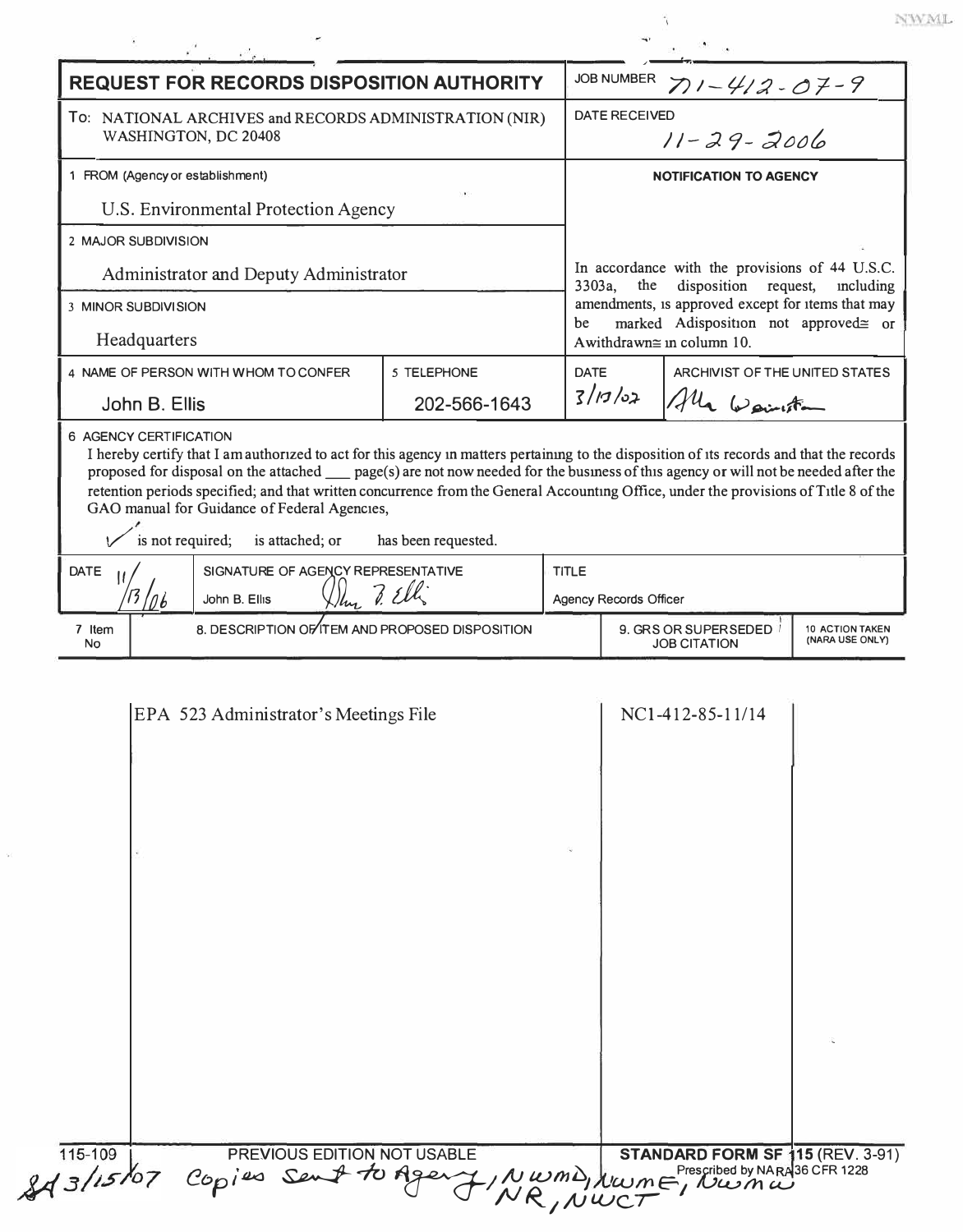# **EPA Records Schedule 523**

**Status:** Final, 02/29/2008

**Title:** Administrator's Meetings File

**Program:** Administrator and Deputy Administrator

**Applicability:** Headquarters

**Function:** 401 - Administrative Management

## **NARA Disposal Authority:**

This schedule authorizes the disposition of the record copy in any media (media neutral), excluding any records already in electronic form. Records designated for permanent retention must be transferred to the National Archives in accordance with NARA standards at the time of transfer.

 $\langle \hat{f}_1 \rangle$ 

•  $N1-412-07-9$ 

#### **Description:**

Records consist of documents used by the Administrator, Deputy Administrator, and other senior level staff in the Administrator's Office to prepare for meetings and briefings. Includes meeting notices, invitations and acceptances, draft itineraries and schedules, copies of speeches, position papers, policy statements, and other briefing or background papers.

Excludes: General staff meetings covered by EPA 006 for program management. Also, excludes committee meetings covered by the following schedules: EPA 181 for advisory groups established under the Federal Advisory Committee Act (F ACA); EPA 186 for inter-agency and external committees; EPA 187 for intra-agency and internal committees; EPA 188 - EPA Quality and Information Committee; EPA 518 for rulemaking committees; and EPA 525 for congressional committees.

#### **Disposition Instructions:**

**Item a(l):** Record copy - Nonelectronic

- **Permanent**
- Close inactive records at end of year.
- Transfer to NARA in 5 year blocks, 20 years after file closure.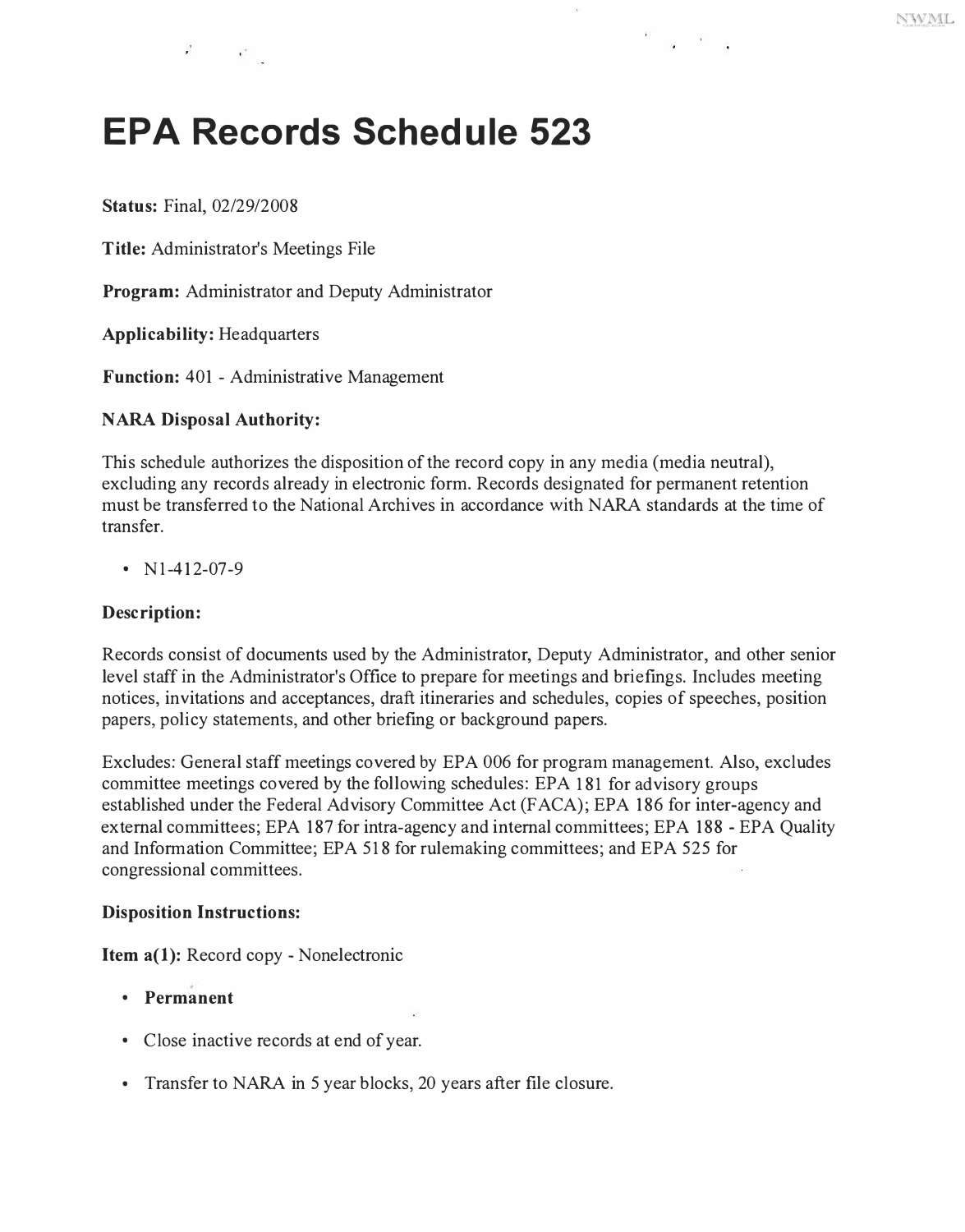**Item a(2):** Record copy - Electronic

 $\sim$   $\sim$ 

- **Permanent**
- Close inactive records at end of year.
- Transfer to the National Archives 5 years after file closure with any related documentation and external finding aids, as specified in 36 CFR 1228.270 or standards applicable at the time.

**NWML** 

**Item a(3):** Electronic copy of trecords transferred to the National Archives

- **Disposable**
- Close file upon transfer to the National Archives.
- Delete after electronic record copy is successfully transferred to the National Archives.

#### **Guidance:**

Calendars, schedules and logs of daily activities are scheduled as EPA 111. See EPA 537 for the Administrators' and Deputy Administrators' speeches database. Copies incorporated into other files are to be retained in accordance with the disposition instructions for the records they support.

## **Reasons for Disposition:**

Records contain documentation on the Administrator's and Deputy Administrator's meetings with groups and indiyiduals and are a useful supplement to their calendars (previously approved as permanent records).

The following changes were made in the 02/29/2008 version:

- Divided item a into three subitems,  $a(1)$ - $(3)$ .
- Revised the titles of disposition items  $a(1)$ -(3).
- Revised the disposition instruction for item a(3).

Item b for electronic copies created with word processing and electronic mail applications was deleted 08/14/2006 pursuant to NARA Bulletin 2006-04.

## **Custodians:**